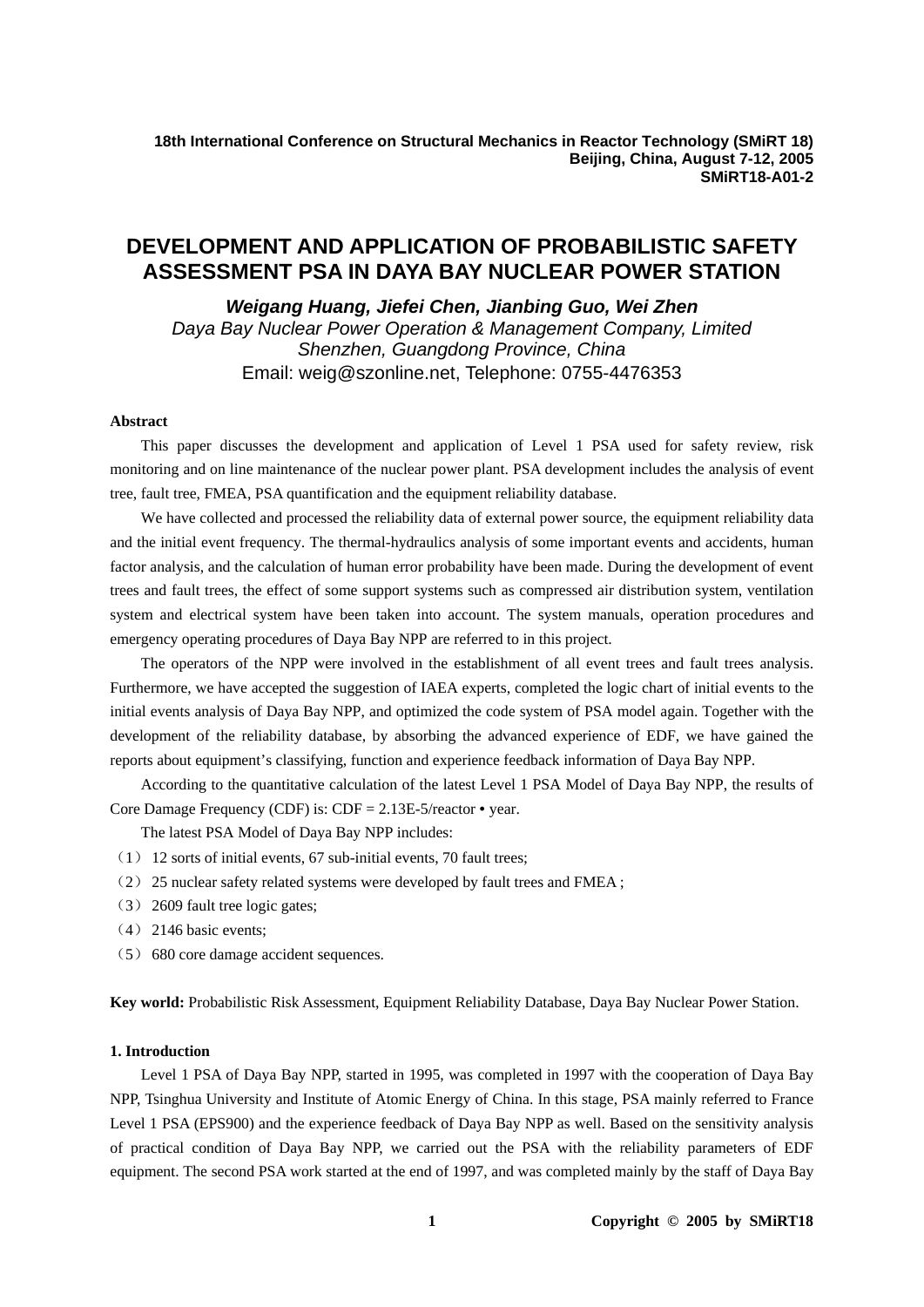NPP and Ling Ao NPP. Safety analysis engineers, safety advisors on duty and some operators took part in the development of PSA projects. In addition, we retained professors of Tsinghua University to instruct our work. part of the work was undertaken by Nanhua University, Reactor Engineering Department of China Institute of Atomic Energy, Institute of Shanghai Nuclear Industry and Beijing Electric Power Academy of Sciences.

Compared with the first stage, this stage, with considerations of the operation condition of Daya Bay NPP, has made some modifications as follows:

- Establishing the living PSA of Daya Bay NPP and Ling Ao NPP, with the replacement of RISK SPECTRUM program for SETS program;
- Using PSA technology in NPP's operation, maintenance and special safety assessment;
- Modifying the main PSA reports;
- Making the calculation of the thermal-hydraulics based on the characteristics of Daya Bay NPP and the request of PSA;
- Making analysis and calculation of human reliability based on the results of thermal-hydraulics calculations and the accident regulations of Daya Bay NPP;
- Collecting the reliability data of Daya Bay NPP, and the reliability data of Guangdong and Hong Kong's power grid.

In addition, the PSA project team provides PSA training sometimes, and about 500 various technical personnel of Daya Bay and Ling Ao NPP attended nearly 20 training courses. We have made some applications and developments of PSA technology in NPP's modifications, operation safety assessments and maintenances, and developed the Plant Equipment Reliability Data (PERD), Plant Online Risk Monitor RISK MONITOR system etc.

#### **2. Level 1PSA of Daya Bay**

In order to make the living PSA model of Daya Bay, we collected and analyzed the reliability data of external power source, the reliability data of equipment and the initial event frequency. We also have made thermal-hydraulics analysis, human reliability analysis, and the calculation of human error probability which has been involved in the event trees and fault trees analysis. During the development of event trees and fault trees, we have taken into account the effect of some support systems such as compressed air distribution system, ventilation system, electrical system and so on. We started the project from system manuals, operation procedures and emergency operating procedures of Daya Bay NPP. The operators of NPP took part in the development of all event trees and fault trees analysis, and we have completed the Failure Model and Effect Analysis (FMEA) for every fault tree. Furthermore, we have accepted the suggestion of IAEA experts, and completed the logic chart of initial events to impose the initial events analysis of Daya Bay NPP and to optimize the code system of PSA model again. We integrated the development of reliability database, absorbed the advanced experience of EDF, then made out the reports of equipment classifying, function and experience feedback information of Daya Bay NPP. According to the quantitative calculation of the latest Level 1 PSA Model of Daya Bay NPP, the results of Core Damage Frequency (CDF) is:

 $CDF = 2.13E-5/reactor \cdot year.$ 

The latest PSA model of Daya Bay NPP includes:

- 12 sorts of initial events, 67 sub-initial events, 70 fault trees;
- 25 nuclear safety related systems to were developed by fault trees and FMEA;
- 2609 fault tree logic gates;
- 2146 basic events: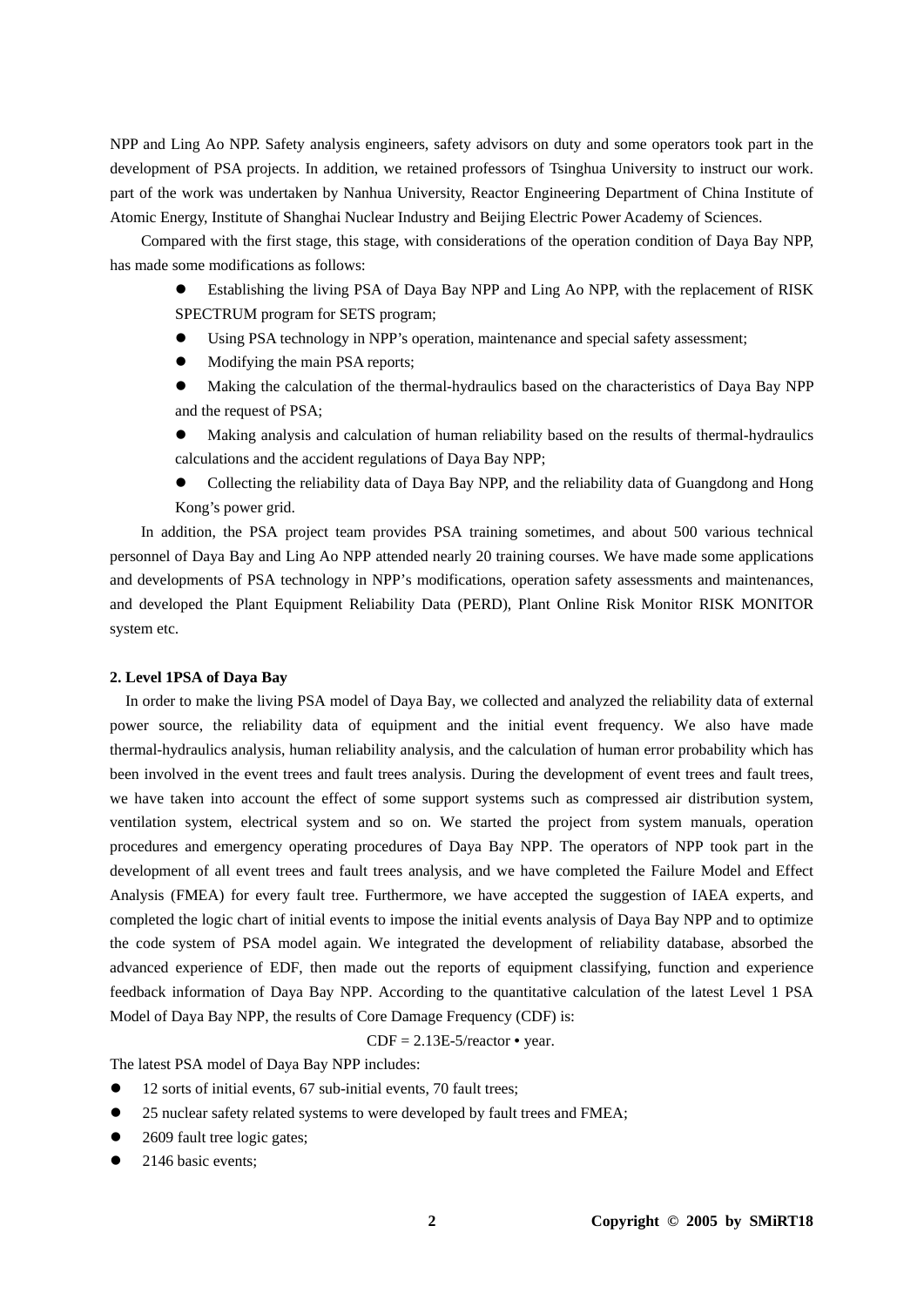680 core damage accident sequences.

#### **2.1 PSA Model Initial Events of Daya Bay NPP**

The initial events in the PSA model of Daya Bay NPP are mainly internal ones of NPP, and the external ones, such as earthquake, fire and typhoon etc, will be considered in later PSA analysis. In addition, there will be more detailed analyses of the initial events of reactor trip condition.

The initial events of Loss of Coolant Accident (LOCA) have 4 types: Large LOCA, Middle LOCA, small LOCA and Reactor Vessel Rupture.

Other transient initial events include 12 types as follows: Loss of Heat Sink, Loss of Feedwater, Loss of Offsite Power, Anticipated Transients Without Scram (ATWS), Steam Line Break, Boron Dilution, Loss of DC Sources, Steam Generator Tube Rupture (SGTR), SGTR+ Steam Line Break (SLB) Steam Generator Tube Rupture and Secondary Side Line Break.

### **2.2 Predominate Equipment of Daya Bay NPP**

According to the PSA Model of Daya Bay, after quantitative calculation by RISK SPECTRUM, the 12 equipment faults making the predominant effect for the risk of core damage have been found, and they are: diesel generator group's faults, steam turbine's faults of auxiliary feedwater system, common cause failure (CCF ) of water level sensor of Refueling Water Storage Tank (PTR)tank, inlet and outlet valves faults of Component Cooling Water System (RRI) and Residual Heat Removal System (RRA), faults of reactor emergency shutdown system, steam turbines' faults of water pressure testing pumps, pumps' CCF of safety injection system, two pumps' CCF of RRA, pumps' fault of RIS, CCF of motor operated suction valves of RRA, CCF of motor operated discharge valves of RRA and heat exchangers' faults of RRI etc..

#### **2.3 Results of Level 1 PSA of Daya Bay NPP**

The results of level 1 PSA of Daya Bay are listed as below:

| Initial Event         |                                  | <b>CDF</b>        |                     |                   |          | Sum of CDF $(1/RY)$   |                 | Fraction<br>$\%$ |        |
|-----------------------|----------------------------------|-------------------|---------------------|-------------------|----------|-----------------------|-----------------|------------------|--------|
|                       |                                  | $\mathsf{A}$      | B                   | $\mathcal{C}$     | D        |                       |                 |                  |        |
| Primary               | <b>LLOCA</b>                     | 2.24E-07          | 1.89E-09            | 4.97E-07          |          | 7.23E-07              |                 | 3.39%            |        |
| Pipe                  | <b>MLOCA</b>                     | 9.15E-07          | 8.82E-09            | 9.61E-07          |          | 1.88E-06              |                 | 8.83%            |        |
| <b>Break</b>          | <b>SLOCA</b>                     | 3.53E-06 4.61E-07 |                     | 2.25E-07          | 2.19E-07 | 4.43E-06              | 7.27E-06 20.80% |                  | 34.15% |
| (LOCA)                | <b>Reactor Vessel</b><br>Rupture | 2.40E-07          |                     |                   |          | 2.40E-07              |                 | 1.13%            |        |
| Loss of Heat Sink     |                                  | 3.76E-07          |                     |                   | 1.63E-06 | 2.01E-06              |                 | 9.44%            |        |
| Loss of Feed Water    |                                  |                   | 1.48E-06 4.21E-07   |                   |          | 1.90E-06              |                 | 8.92%            |        |
| Loss of Offsite Power |                                  |                   | $2.20E-06$ 2.25E-06 | 9.54E-08 2.80E-09 |          | 4.54E-06              |                 | 21.31%           |        |
| <b>ATWS</b>           |                                  | 9.74E-07          |                     |                   |          | 9.74E-07              |                 | 4.57%            |        |
| Secondary Line Break  |                                  |                   | 8.72E-07 9.95E-09   |                   |          | 8.82E-07              |                 | 4.14%            |        |
| Boron dilution        |                                  | 3.12E-07          |                     |                   | 3.21E-07 | 6.33E-07              |                 | 2.97%            |        |
| Loss of DC Source     |                                  | 3.01E-07          |                     |                   |          | 3.01E-07              |                 | 1.41%            |        |
| <b>SGTR</b>           |                                  | $2.02E-06$        |                     |                   |          | $2.02E - 06$<br>9.48% |                 |                  |        |
| SGTR+SLB              |                                  | 7.85E-07          |                     |                   |          |                       | 7.85E-07        | 3.69%            |        |

*CDF of All Initiators and Plant State in Level One PSA of Daya Bay NPP*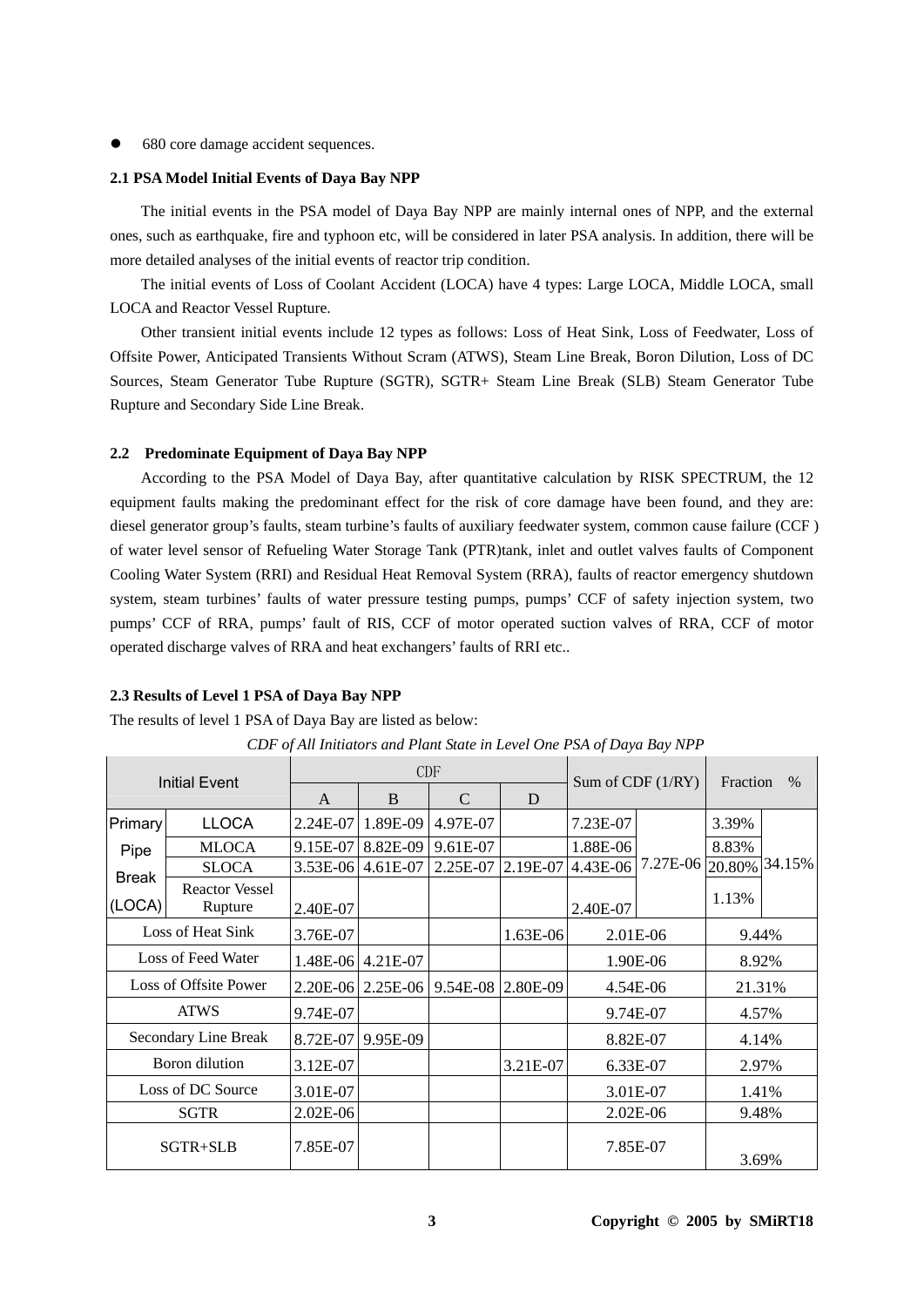| Secondary transitions | 2.80E-08   |        |                                     |        | 2.80E-08 | 0.13%   |
|-----------------------|------------|--------|-------------------------------------|--------|----------|---------|
| Seram                 | $3.92E-09$ |        |                                     |        | 3.92E-09 | 0.02%   |
| Sum of CDF            |            |        | 1.43E-05 3.15E-06 1.78E-06 2.17E-06 |        | 2.13E-05 | 100.00% |
| Fraction<br>$\%$      | 66.95%     | 14.80% | 8.35%                               | 10.20% | 100.00%  | 100.00% |

# **3. Nuclear Power Plant Equipment Reliability Database**

Nuclear Power Plant Equipment Reliability Database (PERD) is an important information system in Daya Bay NPP. All of the data collection and transmission are processed through local-area network (LAN) automatically. The database can supply not only the historical operation records and original characteristic parameters of plant's equipment, but also the equipment failure trend analysis and reliability parameters of those equipment. There are 115 classes of equipment, about 2000 components/unit in PERD including all equipment on which Level 1 PSA was processed. The scale and capability of database can be freely extended and increased along with the need of plant's work so that we can add the new equipment types and components into this database.

The main purpose of developing PERD is to improve the level of NPP safety and equipment management, and supplying basic reliability parameters of plant's Level 1 PSA, On-line Risk Monitor and Reliability Centered Maintenance (RCM). Meanwhile, it can supply valuable data for plant's safety assessment, preventive maintenance, corrective maintenance, management optimization spare parts, and also it serves for operation and maintenance.

The detailed construction and relationship among different parts of database are listed as below:



The main data sources of equipment described in above chart includes:

-KIT system: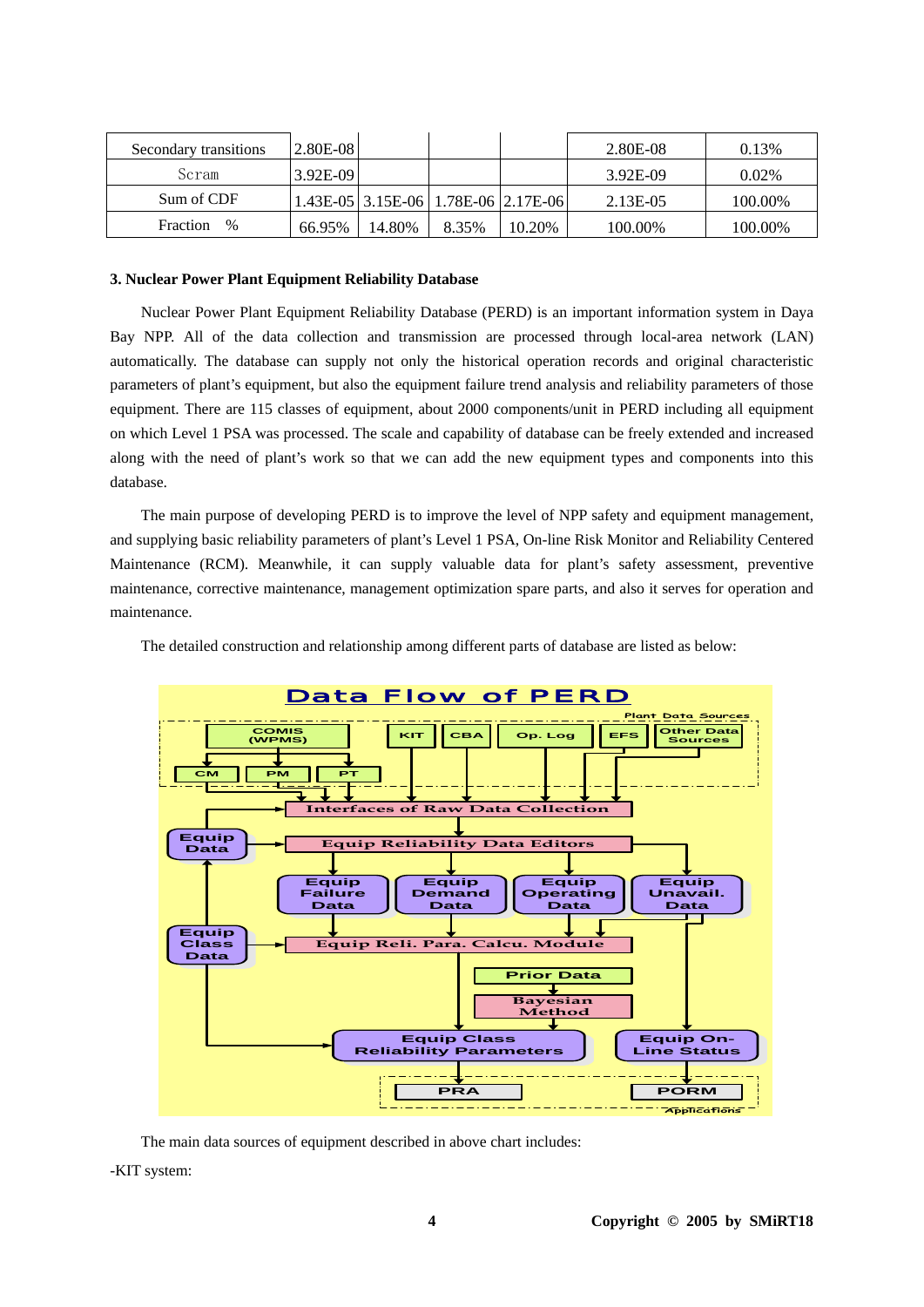KIT system is the brief term of Centralized Data Processing System which records various kinds of sensor signals on time. There are 4500/unit switch variables and 1500/unit anolog variables in KIT. -COMIS system:

COMIS system is the brief term of Company Operation & Maintenance Information System which supplies data such as equipment failure data, maintenance data, testing invaluable data, planning unavailable data, operating data and demanding data and so on.

-CBA system:

CBA system is the brief term of Computerized Blocking Assistant, it supplies blocking information and equipment boundary.

-EFS system:

EFS system is the brief term of Experience Feedback System. It is mainly used for collecting fault data of equipment. EFS system and corrective maintenance records are the main sources of equipment fault data in equipment reliability database. EFS system records such information as the occurring time of plant's various operation events, the reason analysis, the effect to system/units/operation, the measure, and the results etc. These data are important complements for equipment data.

-Other data sources:

Other data sources of equipment reliability database includes those data coming from EDF "hot line", and from relevant plants.

#### **4. Plant Online Risk Monitor System**

The visual risk analysis software of Daya Bay NPP, Plant Online Risk Monitor (RISK MONITOR), has made the real project chart as main interface, and the user can slowly go deep into each part system, sub-system and supporting system. Through making a system reliability analysis, we have built a corresponding system reliability model on the base of system charts. Moreover, we integrate the technology of FMEA and FTA into the same software system, which makes the software have the characteristics of quite high intelligence and expert system.

Visual software, RISK MONITOR can automatically collect and process the data of system and equipment conditions of NPP on time. With rapid PSA calculation, we can gain the real time risk value of NPP, and supply a powerful decision-making reference function for guaranteeing reliable running of NPP. The operatinging, maintaining and managing staff can know the effect of their operation on system and plant's safety by risk monitor, and they can judge and forecast the possible events frequency of NPP, and realize the real NPP condition. Furthermore, the reliability and safety of NPP can be improved greatly, and the number of unplanned shutdown will be reduced, so the availability and economic benefit will be improved as well.

The main functions and characteristics of RISK MONITOR are listed as below:

•This system has the ability to build fault trees automatically. It can integrate the following functions into a system: system charts edition, fault trees logic edition, database maintenance, mutually querying and managing user, so that we can make those different information type, including system chart, fault trees logic, equipment data and fault frequency data etc., associating with each other;

• This system uses relational database as the support of bottom data management; uses open data interface to connect with large database Plant Equipment Reliability Database (PERD); support the mutual inquiry for system on line chart, fault logic chart and database. The inquiry measure is completely visual and graphical.

• The possible risk and effect caused by the invalidation of equipment and systems can be inquired directly in system charts, and the risk can be displayed in the system's main interface directly. Furthermore, the system